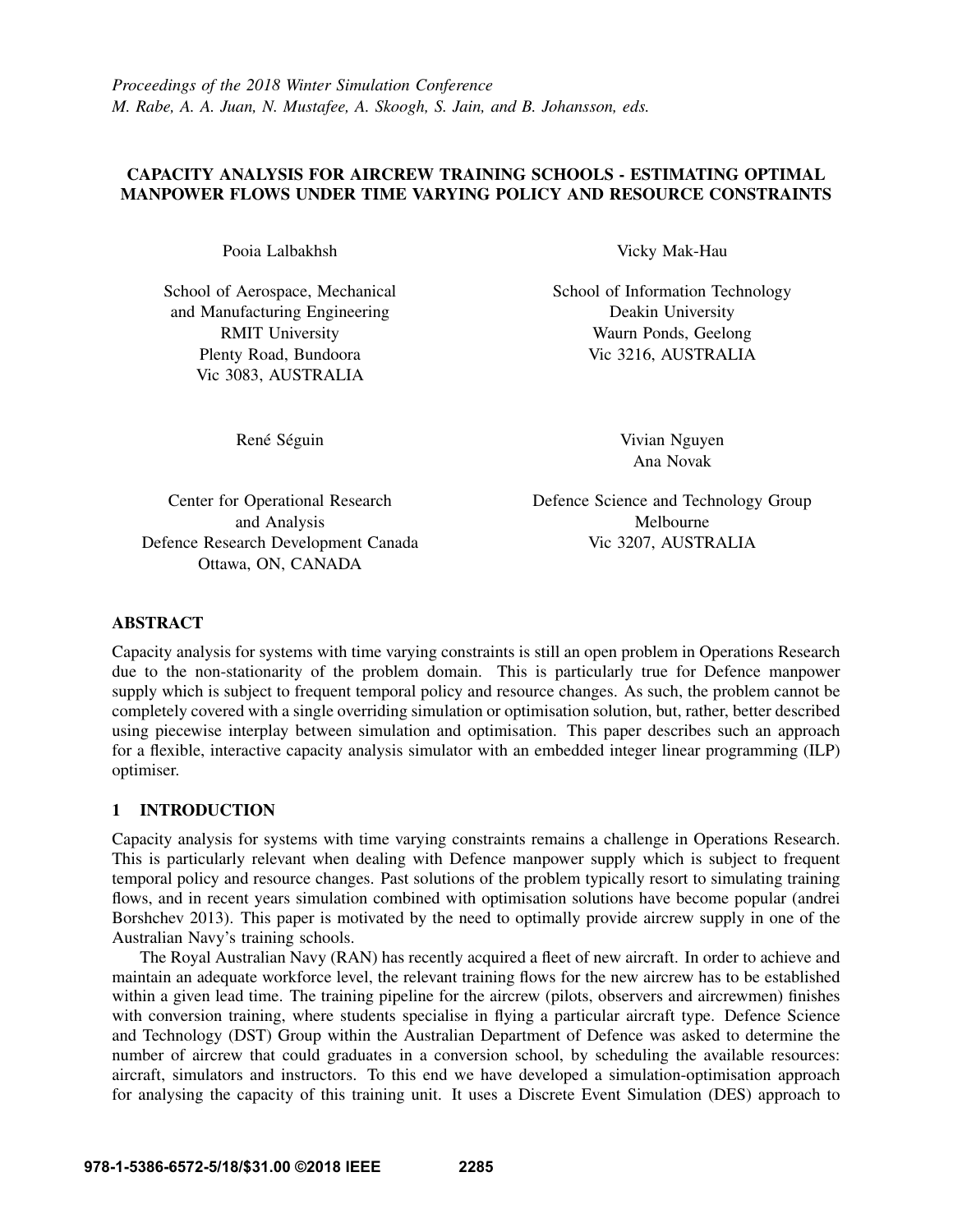model the day-to-day operations of the training school, representing the training schedules, allocate aircraft, simulators and supplementary workforce resources. The DES also models constraints pertaining to resource availability including instructors' available hours, the training schools's operating hours and other business rules. An integer linear programming optimisation (ILP) algorithm is invoked by the simulation at every time slot to create step-wise optimal schedule to assign students, resources and instructors to classes.

Capacity analysis is a popular approach for analysing systems in education (Roberts-Gray et al. 2007), agriculture (Swidar et al. 2018), railway transportation and airports (Abril et al. 2008; Ignaccolo 2003; Lindfeldt 2015; Barrer et al. 2005; Özkan et al. 2016), Defence (Wiggins et al. 1992) and many more. These typically range from flow modelling using System Dynamics to multi-method simulation modeling and various types of programming (Linear Programming, Constraint Programming etc.) (andrei Borshchev 2013). The focus of this paper is on conducting capacity analysis using simulation-optimisation framework.

This paper is organised as follows. Section 2 describes the modelling structure, assumptions and constraints as well as model input and output. Section 3 describes a simulation environment architecture. The ILP solution for the optimisation of stepwise assignment of students to lessons is covered in Section 4. A sample scenario and results are presented in Section 5 and the paper is concluded in Section 6.

#### 2 MODELING STRUCTURE

The training school in question uses a combination of live flying and synthetic training devices to provide a training program for Navy students. Each student, depending on their type (pilot, observer and aircrewman), has to complete a predefined set of lessons, each of which can vary in duration, instructor and physical resources requirements. Moreover, the lessons have prerequisite lessons that need to be satisfied in order to progress. The training school has a fixed number of available physical resources (aircraft and simulators) and instructors, who, depending on their specific qualifications, can teach some, but not all, lessons.

Our simulation-optimisation was developed in the AnyLogic<sup>TM</sup> software enhanced with custom Java classes and leveraging on the IBM CPLEX Optimiser for the optimisation module. The simulation replicates the operations of the training school, including dynamic allocations and releases of resources with time discretised to 15 minute intervals creating a sequence of smaller optimisation problems which are further solved by the ILP optimisation algorithm. The ILP optimisation algorithm finds an updated optimal solution among all combination of assignment possibilities, which, in turn, changes the system's overall state. Simultaneously, the model can highlight where bottlenecks might occur due to a lack of instructors or physical resources, providing an indication of potential problems in the system capacity. DES was selected as the preferred modeling approach to satisfy these objectives. Additionally, its ability to animate the modeled systems internal processes facilitated communication with the clients, to both validate the model and explain the potential issues and gaps between proposed and required resources for a given schedule.

#### 2.1 Initialisation of the Model

The initial input into the model include: training syllabi for each student types, numbers of available human and physical resources as well as operational policies. Each syllabus, specified in the form of an array of variables, consisted of a sequence of lessons in the order of prerequisites. Each lesson has a duration and requirements for resources.

Resource capacity serves as additional input into the model, where the physical resources such as aircraft and different types of simulators have a window of hours during which they are available for use. Instructors have specified total daily working hours and maximum daily working spans. Furthermore, for instructors, only a portion of this time is allocated to teaching. Each instructor has a set of specialisations which determine which lesson they can instruct, availability profile as well as currency status. Currency is the amount of hours on specific resources, each instructor must meet every month. The daily working hour policy is valid for additional staff as well. Finally, the model uses student intake details such as intake dates of each cohort, type of students in each cohort and the number of students in each cohort.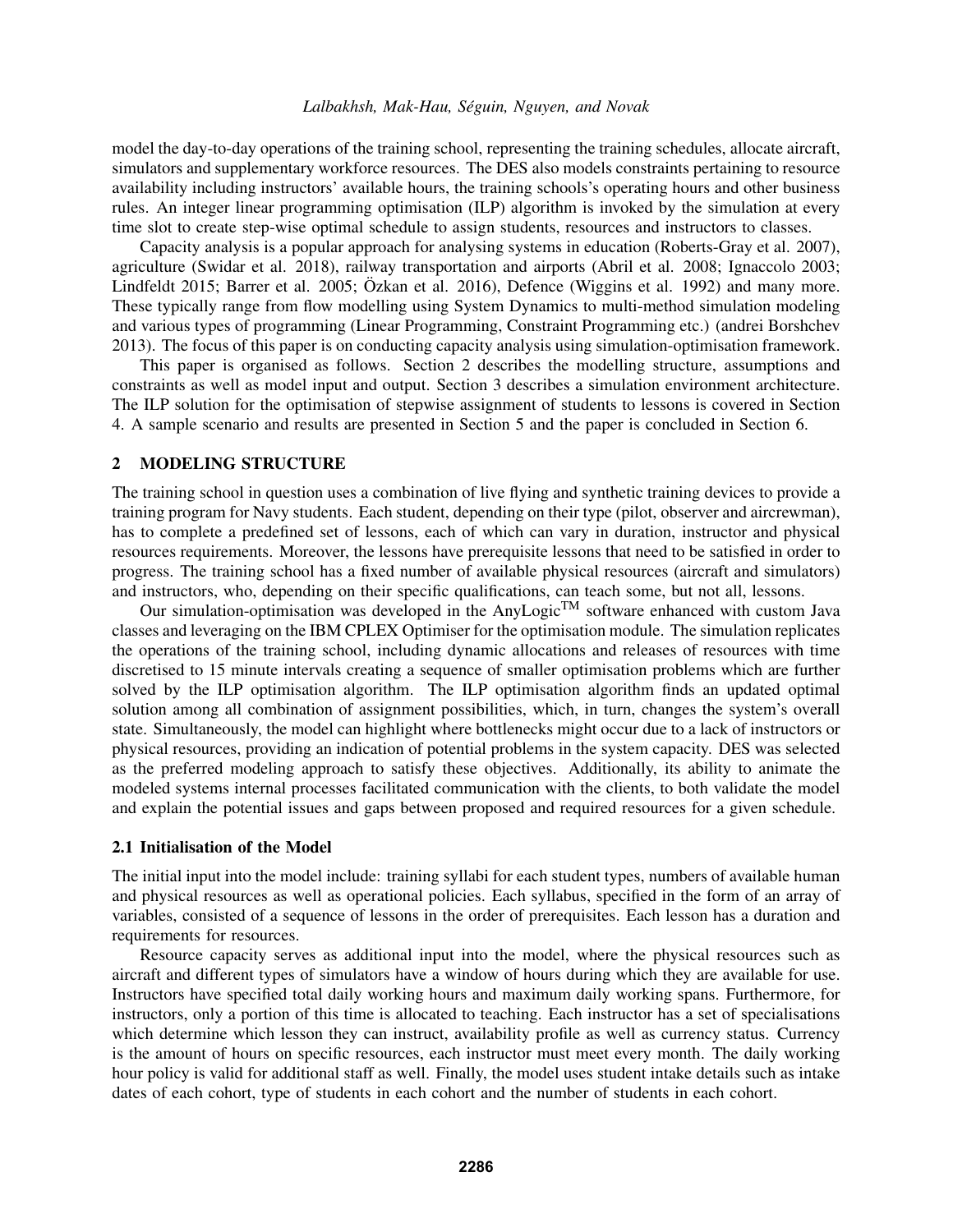# 2.2 Assumptions and Constraints

Following is a list of assumptions and constraints used during the modelling process.

- Prerequisites All prerequisites must be met for each student/lesson combination.
- Physical resource availability Aircraft and simulators are assumed to be operational throughout their availability periods.
- Additional staff requirements Aircraft and simulator-based lessons have crew requirements in addition to instructors. These crew requirements are satisfied by taking non-instructional staff.
- Instructor currency Specific types of instructors need to maintain minimum hours per month on flying tasks or simulators.
- Student failure and unplanned leave These stochastic events are currently not included in the model. However, in this particular school, the effect of student failures on throughput is known from past experience to be minimal. Pre-planned leave is incorporated.
- Weather Weather effects were not modeled at this stage, but is being considered for future work. Expert estimate is that weather constitutes a 4% drop in efficiency.

# 2.3 Model Output

The simulation model's output is mainly delivered to the user by time plots, charts, bar graphs, list boxes and heat charts. For a calculated number of graduates the following outputs are delivered to the user:

- Average number of graduates over simulated years.
- Average graduation time (in months) for each student type over simulated years.
- Percentage of daily utilisation of physical resources, instructors and additional staff.
- Average daily usage of physical resources, instructors and additional staff.
- A monthly report of the amount of currency (in hours) met by individual instructors.
- Lessons' buffer information, showing the cumulative students' waiting time for every lesson.
- Total number of organised sessions over simulated years.
- Total simulation run-time.

# 3 THE SIMULATION ENVIRONMENT ARCHITECTURE

# 3.1 Architecture of the Simulation

Our capacity analysis tool for aircrew training school is based on an integrated simulation-optimisation model. Agent based simulation modeling approach was considered for the development of the simulation module (Abar et al. 2017). The simulation is managed by the AnyLogic time engine starting from  $t_0$  to  $t_{end}$ . Key entities such as *Student* agent were implemented using AnyLogic objects. AnyLogic objects support utilities such as state charts which makes implementing key objects easier, more reusable, faster and less error-prone. Other entities or processes which do not need such support were coded as pure Java classes. At the heart of the model, an ILP optimisation algorithm is implemented to solve the assignment problem at each time step. The algorithm is initialised with the current state's information during simulation and determines the optimal assignment of students and resources to the requested lessons. A change in the system state is a signal that triggers the optimisation algorithm to assign students in the waiting list. A change in the system state might be brought about by adding new students to the waiting list, releasing resources or starting a new working day. These situations are checked by a cyclic time-event triggered every 15 minutes to prevent premature assignment which is the situation when there are not enough students to efficiently use resources for their requested lessons. Figure 1 shows the conceptual structure of the implemented agents in AnyLogic. The *Admin* agent is the pivotal object in the simulation as it connects the elements of the functional triangle: the DES, the ILP optimisation algorithm and the resource manager. It collects information from all other agents and generates the required input to the ILP optimisation algorithm.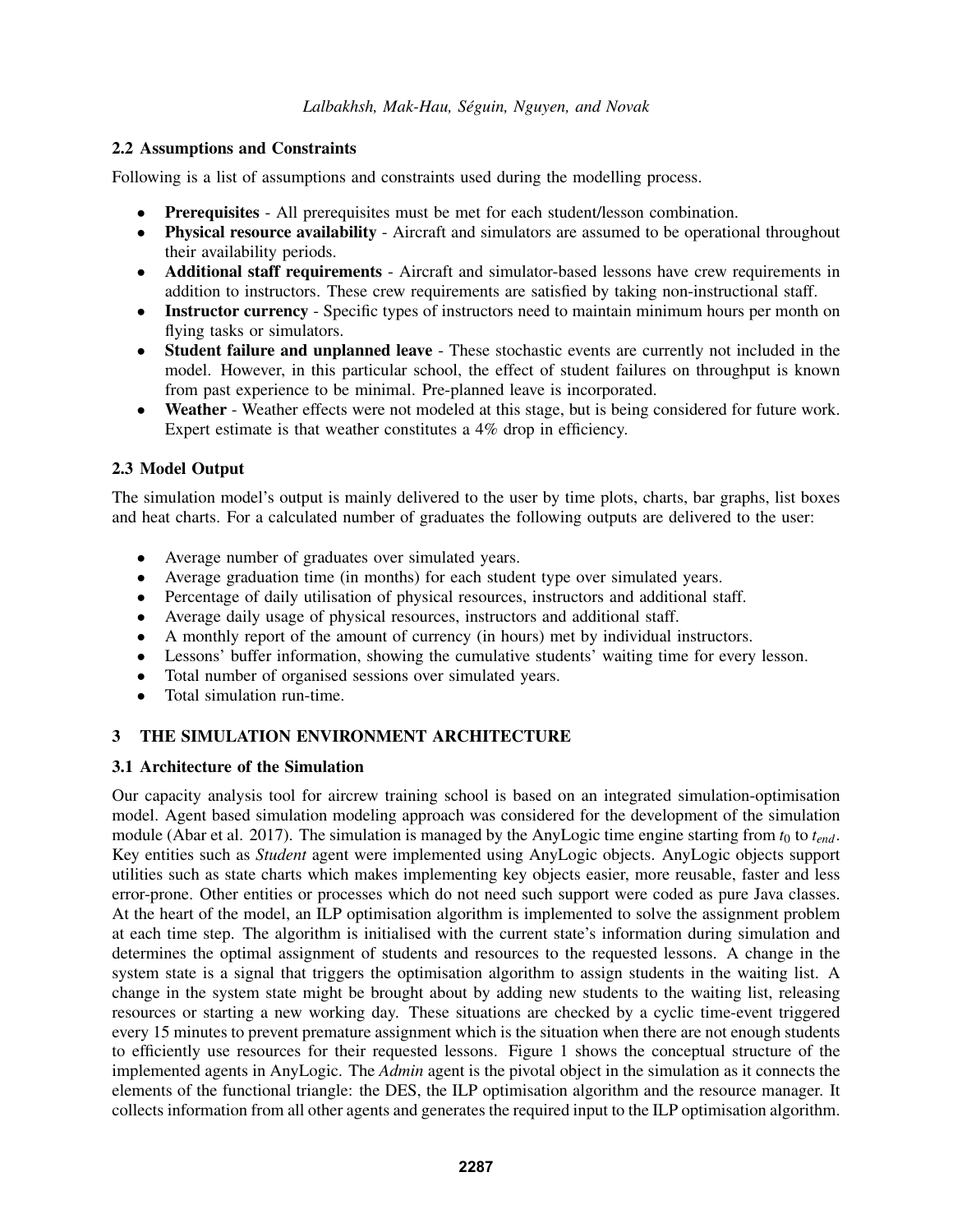The *Main* agent initialises the model and creates the required data structures for other agents to feed the *Visualiser* agent.



Figure 1: A directed agent graph showing dependencies of key agents implemented in AnyLogic.

Figure 2 shows the state chart of the *Admin* agent that connects the DES to the ILP algorithm. At every 15 minutes the state of the system is checked to determine the demand and possibility of organising new sessions. If the result of this check is positive, the *Admin* agent gathers the required information for the optimisation process. A current list of waiting students and available resources are the two fundamental data structures for the ILP algorithm. The *Admin* agent invokes the ILP optimisation algorithm developed in IBM CPLEX Optimiser. The result of the optimisation algorithm is then sent back to resource allocation which finally results in organising sessions for the requested lessons.



Figure 2: Interactions of the *Admin* agent, Java classes and the IBM CPLEX ILP Solver.

#### 3.2 Formulation of Students' Graduation Priority Measure

Every student must have a value showing their graduation priority to enable the optimisation algorithm to direct its search towards the optimal solution. To have a complete and consistent weighing function over the simulation domain we used fuzzy logic to check, evaluate and propagate students' graduation priority referred to as *student's graduation priority measure*. This measure is the building block of the objective function used during optimisation.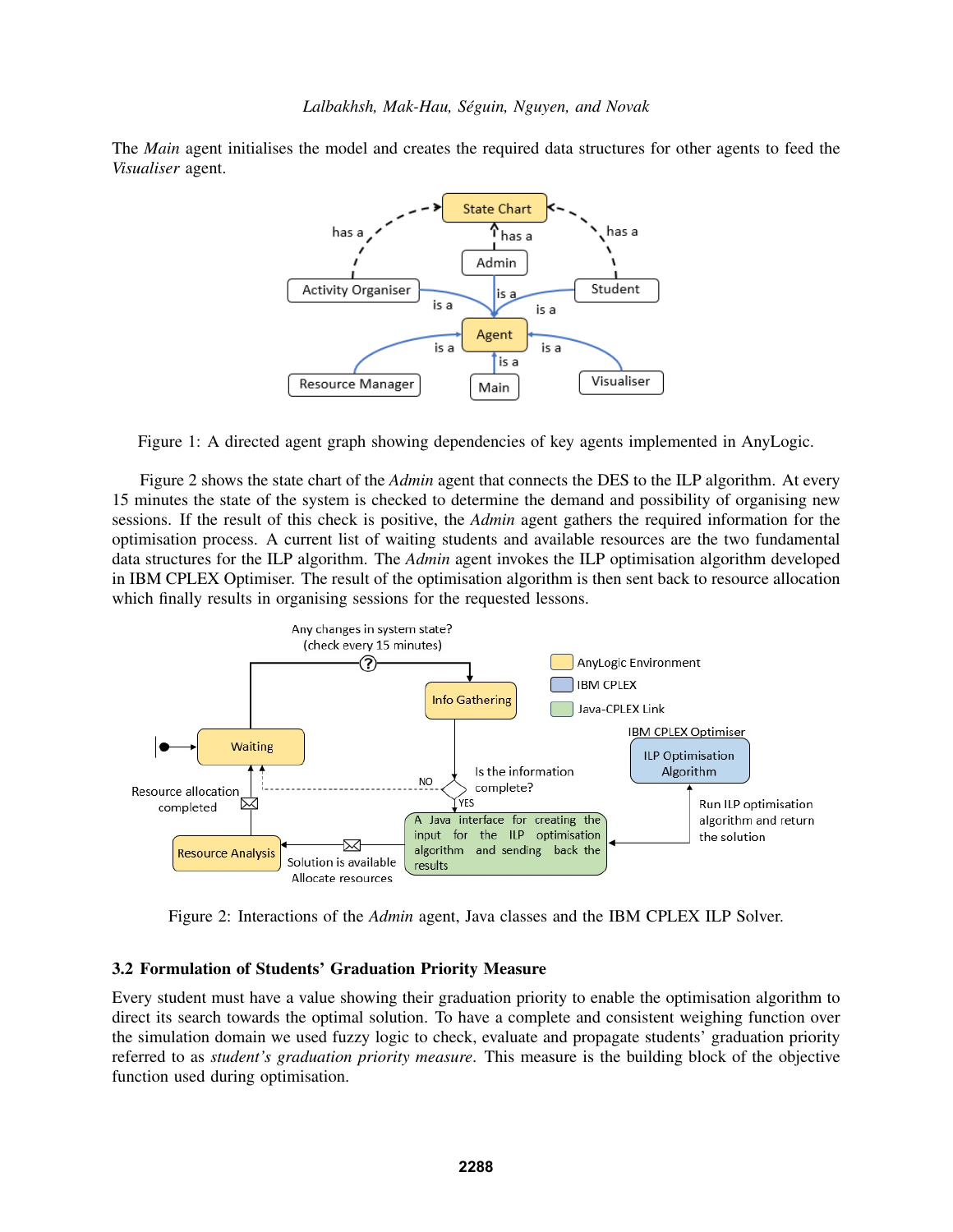The number of remaining lessons to graduation and the number of days to graduation are two parameters that were taken into account to calculate a student's graduation priority measure. Given  $\mathscr{S} = \{s_1, s_2, ..., s_n\}$ a nonempty set of *n* waiting students, the graduation priority measure for student  $s_i \in \mathcal{S}$  is computed as (1):

$$
\sigma_{s_j} = g(N_{s_j}^{LG}, N_{s_j}^{DG})
$$
\n(1)

where *g* represents the fuzzy inference model,  $N_{s_j}^{LG}$  is the number of lessons to graduation and  $N_{s_j}^{DG}$  is the number of days to graduation. *g* is defined by 25 fuzzy rules and triangular membership functions for fuzzification (transforming scalar values into fuzzy values) of inputs and defuzzification (producing quantifiable results in crisp logic) of the output (Liang et al. 2013). The fuzzy rules are defined using the following format:

**IF** 
$$
N_{s_j}^{LG}
$$
 is  $A_h$  **AND**  $N_{s_j}^{DG}$  is  $B_k$  **THEN**  $v_{s_j} = F_r$  where  $h, k, r \in \{1, 2, 3, 4, 5\}$  (2)

*A* and *B* are sets of linguistic values referring to  $N_{s_j}^{LG}$  and  $N_{s_j}^{DG}$ , respectively. *A* and *B* refer to the same set of values as indicated in (3):

$$
{\text{Very Small, Small, Medium, Large, Very Large}} \tag{3}
$$

*F* is a set of output linguistic values determining the graduation priority of students. *F* takes values from the set described in (4):

$$
{\text{Very Low, Low, Medium, High, Very High}} \tag{4}
$$

The fuzzy operator used for  $AND$  in (2) is multiplication. The method used for the defuzzification process is arithmetic mean of centers (Liang et al. 2013). Table 1 shows how input and output linguistic values are related to determine the priority of each student. This table implements a logic that strive to minimise the average graduate date by favouring students that are closer to graduation.

Table 1: Rules for fuzzy inference engine to compute students' graduation priority measure.

| Lessons to graduation<br>Days to graduation | Very Small | Small     | Medium | Large  | Very Large |
|---------------------------------------------|------------|-----------|--------|--------|------------|
| Very Small                                  | Very High  | Very High | High   | High   | High       |
| Small                                       | Very High  | Very High | High   | High   | High       |
| Medium                                      | Very High  | High      | Medium | Medium | Medium     |
| Large                                       | Very High  | Medium    | Medium | Low    | Low        |
| Very Large                                  | Very High  | Medium    | Low    | Low    | Very Low   |

For every  $s_j \in \mathscr{S}$ ,  $N_{s_j}^{LG}$  and  $N_{s_j}^{DG}$  were both normalised by (5) and (6) before the fuzzification process.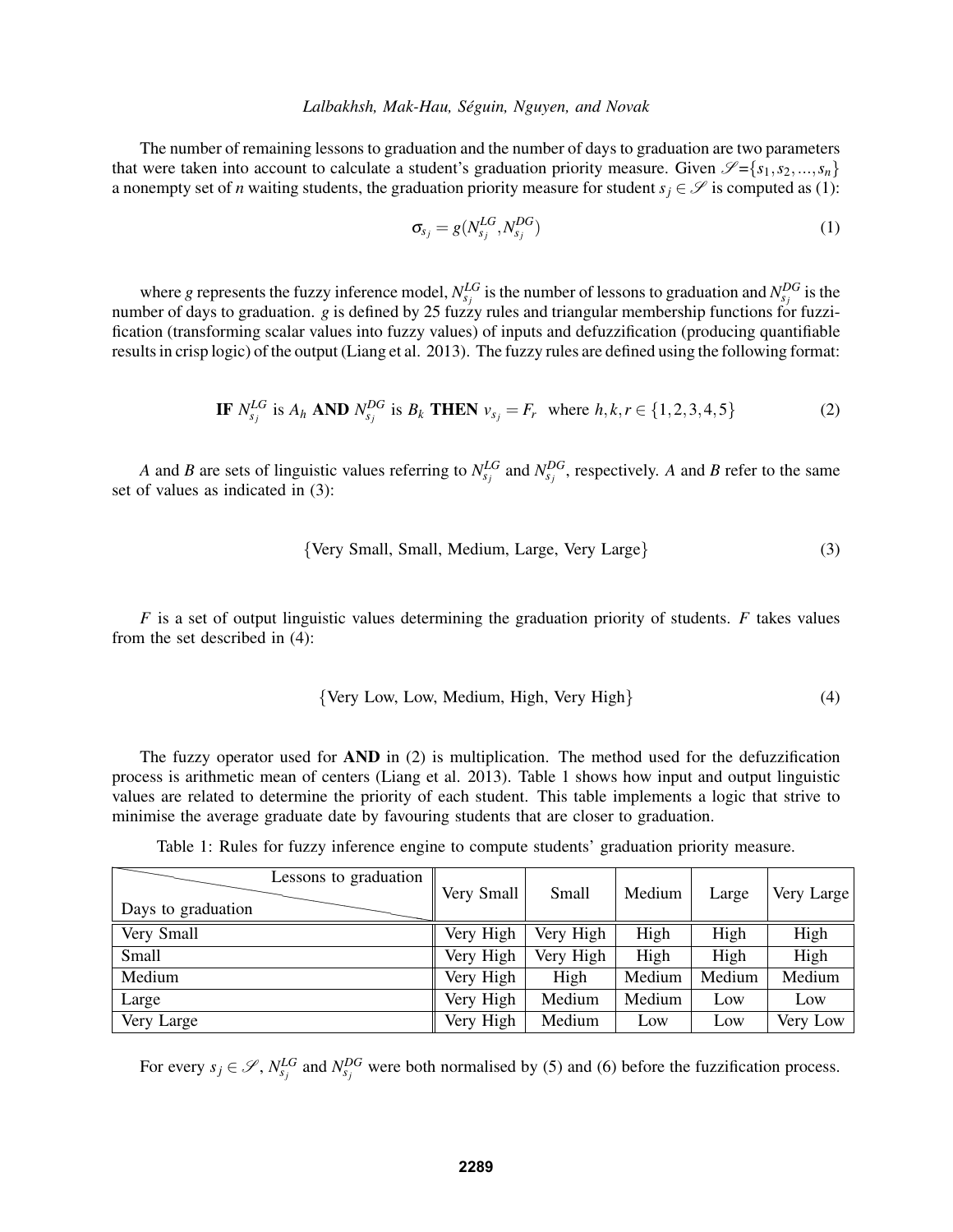$$
h(N_{s_j}^{LG}) = \frac{N_{s_j}^{LG} - min(N_{s_j}^{LG})}{max(N_{s_j}^{LG}) - min(N_{s_j}^{LG})}
$$
\n(5)

$$
h(N_{s_j}^{DG}) = \frac{N_{s_j}^{DG} - min(N_{s_j}^{DG})}{max(N_{s_j}^{DG}) - min(N_{s_j}^{DG})}
$$
(6)

where  $min(N_{s_j}^{LG})$  is the minimum number of remaining lessons to graduation over all students in  $\mathscr{S}$ ,  $min(N_{s_j}^{DG})$ ,  $max(N_{s_j}^{LG})$  and  $max(N_{s_j}^{DG})$  are defined similarly. Therefore, at every time slot the normalised input values must be re-calculated to represent current priority measures of students in the waiting list. The *Admin* agent is responsible for calculating and setting graduation priority measure for every student. More information about the fuzzy inference engine can be found in (Lalbakhsh et al. 2014).

#### 4 STEPWISE STUDENT-LESSON ASSIGNMENT USING INTEGER LINEAR PROGRAMMING

In this section we present an integer programming model, that is called by the simulator each time students need to be allocated to lessons. The ILP optimally allocates students, resources, instructors and the required additional staff to lessons.

We define the following terms to be used by the ILP model.

- $\mathscr L$  is the set of all lessons, with  $\mathscr L_c$  the set of all cohort lessons, and  $\mathscr L_n = \mathscr L \setminus \mathscr L_c$  the set of all other lessons;
- $\mathcal{R}$  is the set of all resource types;
- $\mathscr S$  is the set of all students;
- $\mathscr{T}$  is the set of all instructors;
- σ*<sup>s</sup>* is the graduation priority measure for student *s*;
- $\rho_i$  is the currency score for instructor *i*;
- *A* is a  $|\mathscr{L}| \times |\mathscr{S}|$  binary matrix with  $a_{\ell,s} = 1$  indicating student *s* is eligible to do Lesson  $\ell$ , and  $a_{\ell,s} = 0$  otherwise;
- *B* is a  $|\mathscr{L}| \times |\mathscr{T}|$  binary matrix with  $b_{\ell,i} = 1$  indicating instructor *i* is eligible to teach Lesson  $\ell$ , and  $b_{\ell,i} = 0$  otherwise;
- $N_{\ell}$  is the class size limit of Lesson  $\ell$ ;
- $m_{\ell}$  is the number of instructors required in Lesson  $\ell$ ;
- $K_{\ell,r}$  is the number of resources of type *r* required in Lesson  $\ell$ ;
- $Q_r$  is the number of available resources of type *r*;
- *M* is a sufficiently large number.

We also define the following decision variables:

- *x*<sub> $\ell$ </sub>, for  $\ell \in \mathcal{L}$  is a binary decision variable where  $x_{\ell} = 1$  indicates lesson  $\ell$  is run, and  $x_{\ell} = 0$ otherwise;
- *y*<sub> $\ell,s$ </sub>, for  $\ell \in \mathcal{L}$  and  $s \in \mathcal{S}$ , is a binary decision variable with  $y_{\ell,s} = 1$  indicating Student *s* is assigned to do lesson  $\ell$  and  $y_{\ell,s} = 0$  otherwise;
- *z*<sub> $\ell$ ,*i*</sub>, for  $\ell \in \mathcal{L}$  and  $i \in \mathcal{T}$ , is a binary decision variable where  $z_{\ell,i} = 1$  indicates instructor *i* will teach lesson  $\ell$  and  $z_{\ell,i} = 0$  otherwise.

The objective (7) below is a weighted function of student graduation priority measure and instructor currency score, where a student's graduation priority measure is obtained from the fuzzy inference in subsection 3.2. The objective of the ILP optimisation algorithm is to maximize this objective function. As indicated in (7) the objective value is computed using the summation of students' priority measure and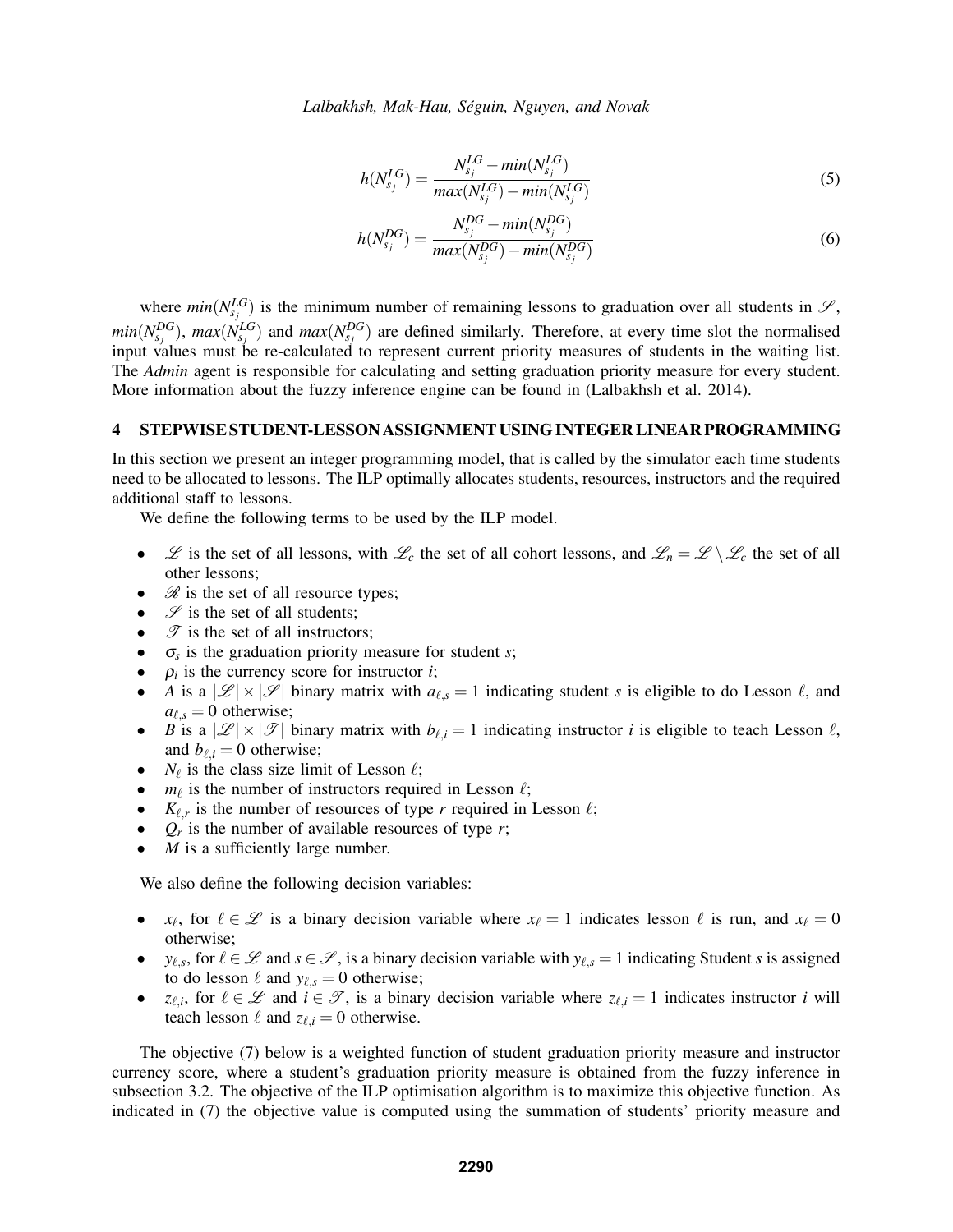instructors' currency score, for all waiting students and available instructors, respectively. Due to the large value of *M* in (7), the impact of students' priority measure is much bigger that the instructors' currency score. In our simulation model, where more than one instructor is available to be assigned to a lesson, the instructor with the lowest currency score is selected for the lesson. The following are the constraints that define the ILP students-lesson assignment problem.

Constraint (8) is the Inexact Cover Constraint which ensures that a student will do no more than one lesson that he/she is eligible to do. Constraint (9) ensures that a student can only do a lesson if the lesson is run and that he/she is eligible to do the lesson. Constraint (10) makes sure that that if a lesson is run, then there must be at least one student taking it. Constraint (11) ensures that the number of students in a lesson does not exceed the size of the class. Constraint (12) makes sure that the resources required will not exceed the number of resources available. Constraint (13) ensures that if a cohort class is run, then all students in the cohort class must do the lesson. Constraint (14) makes sure that each instructor will not be allocated to more than one lesson at a time. Constraint (15) ensures that if a lesson is not run, then no instructors will be allocated to it. Constraint (16) makes sure that if a lesson is run, then the right number of instructors will be allocated to it.

$$
\max z = M \sum_{\ell \in \mathcal{L}} \sum_{s \in \mathcal{S}} \sigma_s \ y_{\ell,s} + \sum_{\ell \in \mathcal{L}} \sum_{i \in \mathcal{I}} \rho_i \ z_{\ell,i} \tag{7}
$$

$$
\sum_{\ell \in \mathscr{L}} a_{\ell,s} \ y_{\ell,s} \qquad \qquad \leq 1, \qquad \qquad \forall s \in \mathscr{S} \qquad \qquad (8)
$$

$$
y_{\ell,s} \leq a_{\ell,s} x_{\ell}, \quad \forall \ell \in \mathscr{L}, s \in \mathscr{S} \tag{9}
$$
  

$$
\leq \sum_{c \in \mathscr{L}} a_{\ell,s} y_{\ell,s}, \quad \ell \in \mathscr{L} \tag{10}
$$

$$
y_{\ell,s} \leq N_{\ell} x_{\ell}, \qquad \ell \in \mathcal{L} \tag{11}
$$

$$
\sum_{\ell \in \mathscr{L}_c} K_{\ell,r} \ x_{\ell} + \sum_{\ell \in \mathscr{L}_n} \sum_{s \in \mathscr{S}} K_{\ell,r} \ y_{\ell,s} \quad \leq \ Q_r, \qquad \qquad r \in \mathscr{R} \tag{12}
$$

$$
\sum_{s \in \mathscr{S}} a_{\ell,s} \ y_{\ell,s} \qquad \qquad = \sum_{s \in \mathscr{S}} a_{\ell,s} \ x_{\ell}, \qquad \qquad \ell \in \mathscr{L}_c \qquad \qquad (13)
$$

$$
b_{\ell,i} z_{\ell,i} \qquad \qquad \leq 1, \qquad \qquad \forall i \in \mathcal{T} \qquad \qquad (14)
$$

$$
\begin{aligned}\n z_{\ell,i} &\le b_{\ell,i} \ x_l, &\quad \forall \ell \in \mathcal{L}, \ i \in \mathcal{T} \\
\sum z_{\ell,i} &\le \ell_{\ell,i} \ \end{aligned}\n \tag{15}
$$

#### 5 SIMULATION SCENARIO AND RESULTS

∑ *s*∈S

∑<br>€

∑<br>i∈∮

#### 5.1 Scenario

In this section a sample scenario is explained and simulated. This simulation scenario was run on a Dell Precision Tower 3420 with an Intel Core i7-6700 CPU and 32 GB of RAM. We used the AnyLogic<sup>TM</sup> 8 Professional simulation software as the container of the whole project. Java classes and interfaces were implemented in NetBeans 8.0.2 using JDK 1.8. The JFuzzyLogic library was used to define fuzzy rules and fuzzy membership functions (Cingolani and AlcalÁ-Fdez 2013) and the IBM CPLEX ILOG Optimiser Java library was used to implement and run the ILP optimisation algorithm.

The simulation for the sample scenario starts from 1 Jan. 2017 to 1 Jan. 2022. As mentioned in subsection 2.2, no stochastic events were considered in this version of the model, so the simulation was run only once. Since the major objective of the experiment is capacity analysis, we will focus on resource usage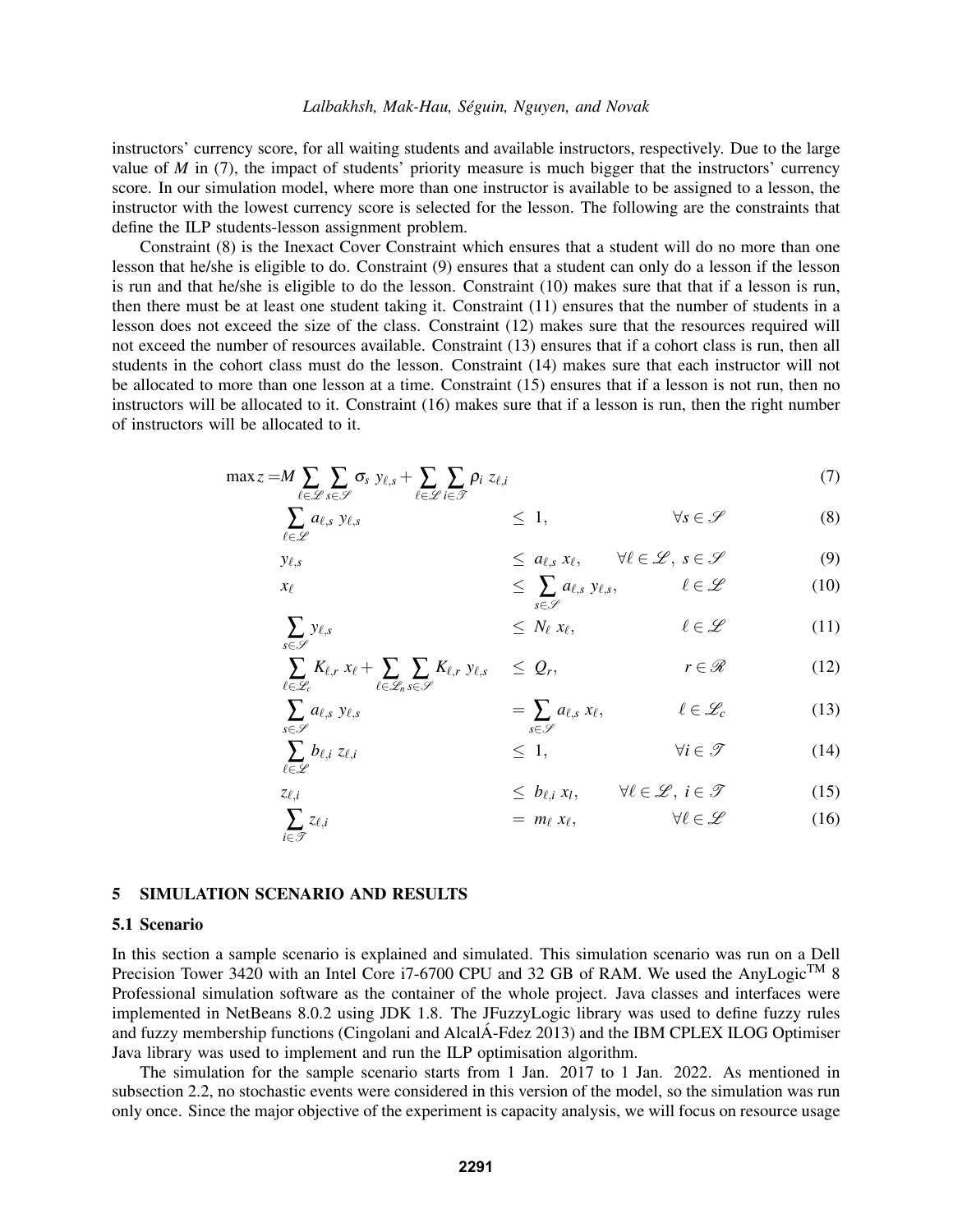and bottleneck analysis rather than the optimisation algorithm itself. The scenario has two different types of students e.g. *Student Type 1* and *Student Type 2* with two different syllabi and also different expectation durations e.g twelve months for Type 1 and six months for Type 2. Fourteen students are injected into the simulation model each year. Commencement dates for both student types are shown in Table 2 from 2017 to 2022. Sessions can generally be organised on weekdays from 8am to midnight throughout the year. No sessions can be organised on weekends and public holidays according to the Australian calendar. Six different types of physical resources were considered, including two aircraft and five different types of simulators. The simulation scenario also involves three different types of additional staff. The numbers and the availability of the physical resources and additional staff are presented in Table 3. Twelve instructors from four different instructor types were also involved in the simulation scenario with the availability ratio of 60% and 40 hours of weekly work load. Instructors need to have 10 hours currency per month, except Type 4 instructors. Table 4 shows the type and specialisation of every instructor.

Table 2: Student yearly intakes for the simulation scenario (2017-2022).

| Intake date                | Student type   | Number of intakes |
|----------------------------|----------------|-------------------|
| $20$ Jan $(6:00$ am)       | Student Type 1 |                   |
| 23 Jan (6:00 am)           | Student Type 2 | 3                 |
| 5 June (6:00 am)           | Student Type 1 |                   |
| 5 June $(6:00 \text{ am})$ | Student Type 2 |                   |

Table 3: Availability of physical resources and additional staff for the simulation scenario.

| Physical resource |       |            |          | Additional staff |       |                          |  |
|-------------------|-------|------------|----------|------------------|-------|--------------------------|--|
| Resource type     | Count | From (hrs) | To (hrs) | Staff type       | Count | Daily availability (hrs) |  |
| Aircraft          |       | 10:00      | 23:00    | Staff Type 1     |       | 8.5                      |  |
| Simulator Type 1  |       | 0900       | 23:00    | Staff Type 2     |       | 8.5                      |  |
| Simulator Type 2  |       | 0900       | 23:00    | Staff Type 3     |       | 8.5                      |  |
| Simulator Type 3  |       | 0900       | 23:00    |                  |       |                          |  |
| Simulator Type 4  |       | 0900       | 23:00    |                  |       |                          |  |
| Simulator Type 5  |       | 0900       | 23:00    |                  |       |                          |  |

Table 4: Intructors' type and specialisation considered for the simulation scenario.

| Instructor label | Type   | Specialisation | Instructor label | <b>Type</b> | Specialisation |
|------------------|--------|----------------|------------------|-------------|----------------|
| Instructor 1     | Type 1 | A, B           | Instructor 7     | Type 2      | B, D           |
| Instructor 2     | Type 1 | B              | Instructor 8     | Type 2      | A, B, C        |
| Instructor 3     | Type 1 | A,B            | Instructor 9     | Type 3      |                |
| Instructor 4     | Type 1 |                | Instructor 10    | Type 3      |                |
| Instructor 5     | Type 1 |                | Instructor 11    | Type 3      |                |
| Instructor 6     | Type 2 | B,C,D          | Instructor 12    | Type 4      |                |

### 5.2 Simulation Results

The complete simulation runtime for the scenario described in subsection 5.1 was 21 minutes. For the five years simulation scenario 20,018 sessions were organised. Figure 3 shows the user interface designed in AnyLogic to display the students' graduation information. The status of each student is shown with rectangles placed on the student information list box. Red rectangles represent delayed graduation, blue rectangles show on-time graduation, green rectangles show early graduation and finally white rectangles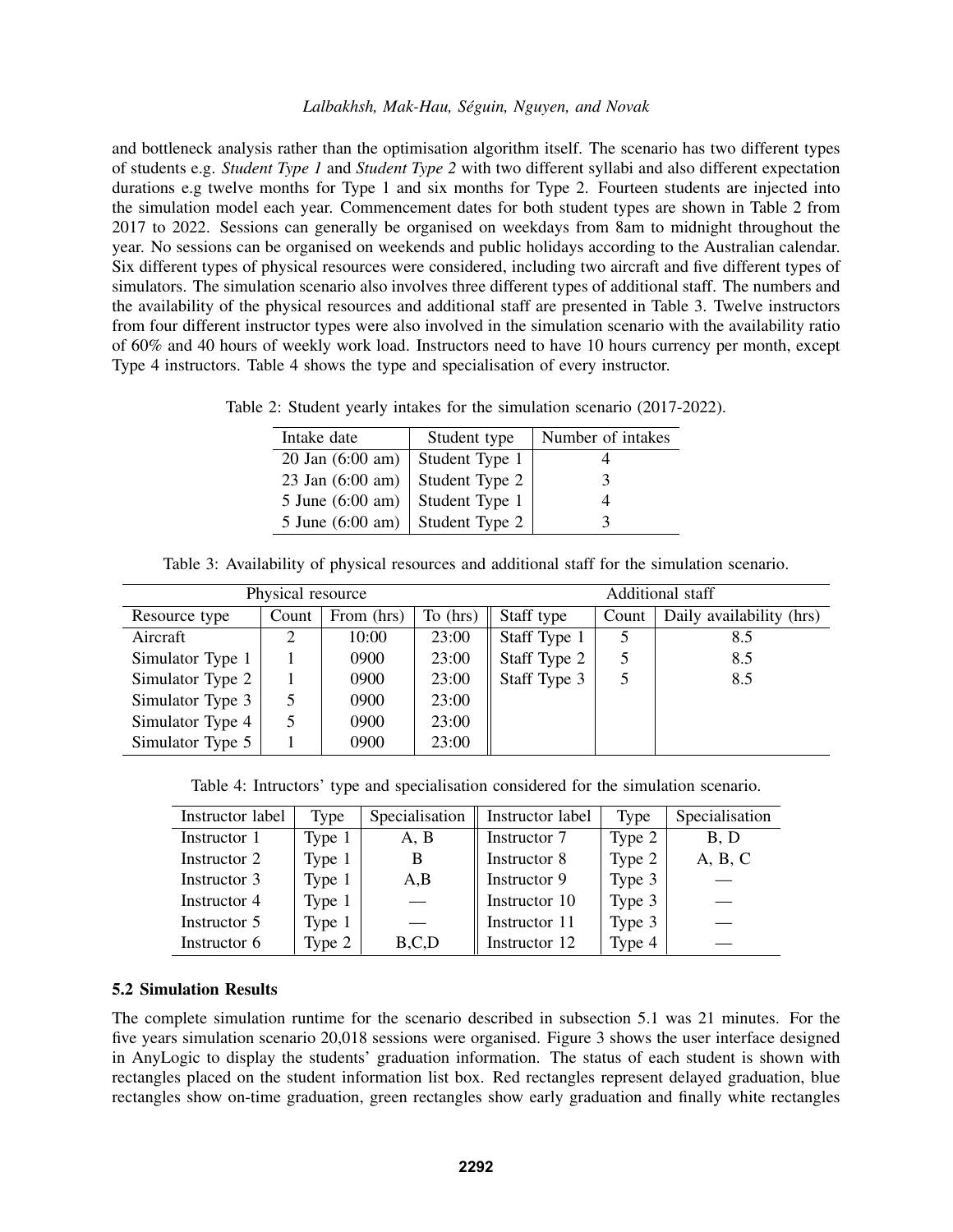refer to the students who have not graduated yet. As shown in Figure 3, 32 out of 40 students of Type 1 and 18 out of 24 students of Type 2 graduated. The minimum and maximum graduation time for Type 1 students are 10 and 13, respectively. For Type 2 students, these figures are 8 and 13. Average graduation time for Type 1 students is 11.75 and for Type 2 students is 10 months.

| <b>Student Type 1 Graduation: 32/40</b>                  |    |                      |                                                         |                       | <b>Student Type 2 Graduation: 18/24</b>   |  |
|----------------------------------------------------------|----|----------------------|---------------------------------------------------------|-----------------------|-------------------------------------------|--|
|                                                          |    |                      |                                                         |                       |                                           |  |
| BP0 (Jan 2017) Duration: 13 Months - Currently Graduated |    | v                    | AS0 (Jan 2017) Duration: 8 Months - Currently Graduated |                       |                                           |  |
| BP1 (Jan 2017) Duration: 13 Months - Currently Graduated |    |                      | AS1 (Jan 2017) Duration: 8 Months - Currently Graduated |                       |                                           |  |
| BP2 (Jan 2017) Duration: 13 Months - Currently Graduated |    |                      | AS2 (Jan 2017) Duration: 8 Months - Currently Graduated |                       |                                           |  |
| BP3 (Jan 2017) Duration: 13 Months - Currently Graduated |    |                      | AS3 (Jun 2017) Duration: 8 Months - Currently Graduated |                       |                                           |  |
| BP4 (Jun 2017) Duration: 11 Months - Currently Graduated |    | $\checkmark$         | AS4 (Jun 2017) Duration: 9 Months - Currently Graduated |                       |                                           |  |
| Average Graduation Time (months): 11.75                  |    |                      |                                                         |                       | <b>Average Graduation (months): 10.00</b> |  |
| On-Time Graduation: 14                                   |    | Early Graduation: 27 |                                                         | Delayed Graduation: 9 |                                           |  |
| Basic Pilot Graduation (32)                              |    |                      | $\mu$ : 11.75 months                                    | Min: 10               | Max: 13                                   |  |
| n                                                        | 20 | 40                   |                                                         |                       |                                           |  |
| Advanced Senso Graduation (18)                           |    |                      | $\mu$ : 10.00 months                                    | Min: 8                | Max: 13                                   |  |
|                                                          | 10 | 20                   |                                                         |                       |                                           |  |

Figure 3: The user interface developed in AnyLogic for showing students' graduation information.

Utilisation of physical resources, additional staff and instructors are shown by *Utilisation* and *Frequency* time plots. Figure 4 shows two examples of these plots generated for *Aircraft* and *Simulator Type 2*. The *Utilisation* time plot shows the percentage of daily resource utilisation while the *Frequency* time plot shows average number of daily successful resource allocation tasks over all individual resources of the same type. Table 5 shows detailed utilisation percentages for physical resources, instructors and additional staff.

Instructors' currency information is delivered through bar graphs shown in Figure 5. As shown in this figure, for the sample scenario, almost all instructors met their 10 hour monthly currency except one instructor type 3 which is not strictly getting 10 hours.



Figure 4: Utilisation and Frequency time plots generated by the *Visualisation* agent in AnyLogic .

Finally, the heat chart shown in Figure 6 shows the situation of buffers in terms of cumulative waiting hours. Buffers can be considered as waiting queues for each lesson. Four color spectrum were defined to show how busy buffers were for each lesson: yellow spectrum for lessons with the shortest waiting time, then green, then blue, and finally the red spectrum for lessons with the longest waiting time. The heat chart is a valuable feature to detect potential bottlenecks. Figure 7 shows a plot for normalised cumulative waiting time presented by the heat chart for the sample scenario for all lessons. We considered lessons with normalised buffer values larger than 0.75 as potential bottlenecks which are shown in red in Figure 7. For the sample scenario, the 13 detected potential bottlenecks are: {*l*44,*l*51,*l*56,*l*77,*l*85,*l*91,*l*97,*l*106,*l*193,*l*331,*l*406,*l*507,*l*529}. They are all in the red spectrum. Nine lessons {*l*44,*l*51,*l*56,*l*77,*l*85,*l*91,*l*97,*l*106,*l*331} need *Simulator Type 2*, showing that the availability of this resource is too low for organising the required numbers of sessions for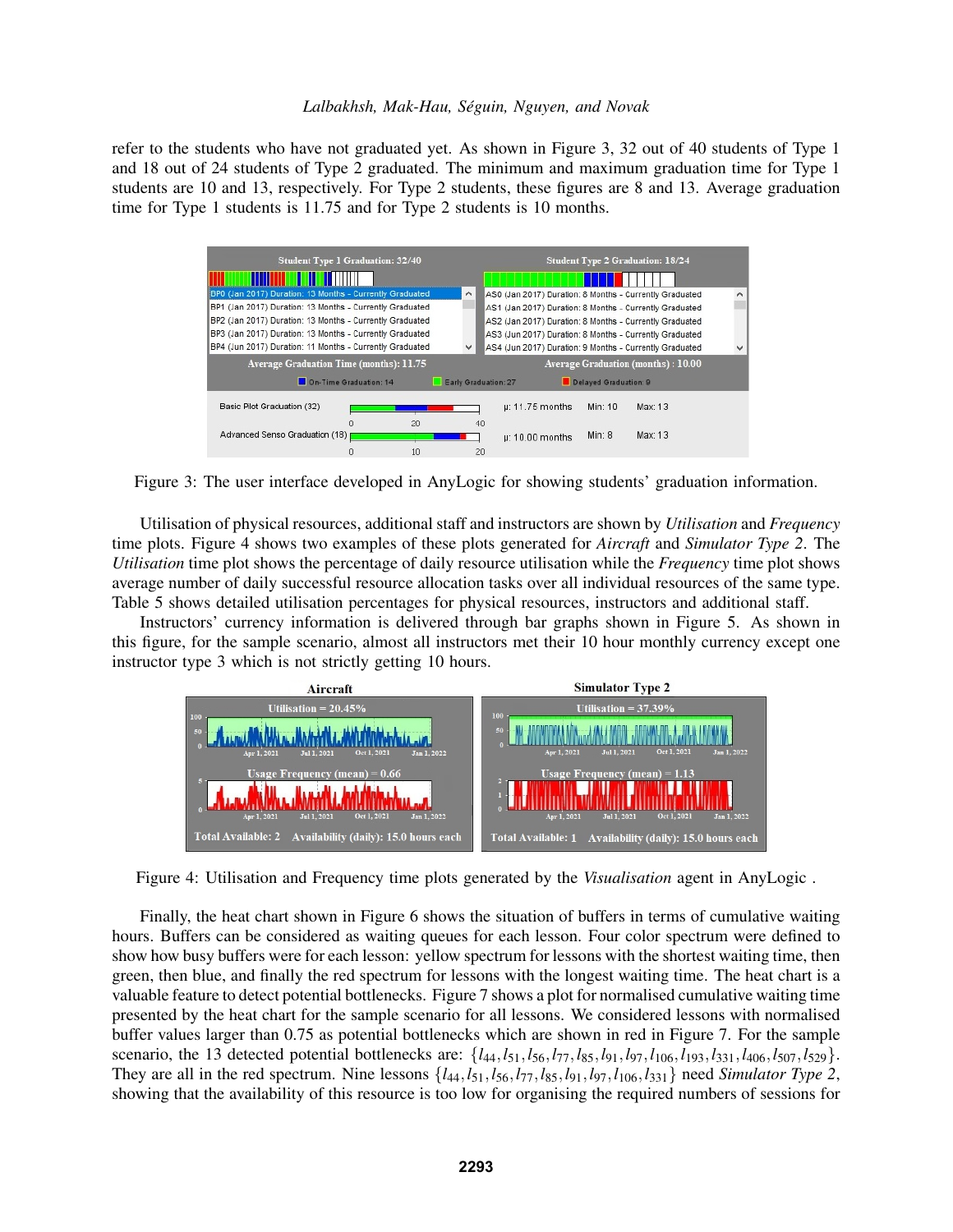waiting students. Similarly, lessons  $\{l_{193}, l_{507}, l_{529}\}$  need an *Aircraft*, showing that the number of aircraft may be too low to support the students' progress.

| Resource type    | Util.%   | Instructor type   | Util.% | Staff type   | Util.% |
|------------------|----------|-------------------|--------|--------------|--------|
| Aircraft         | 20.45%   | Instructor Type 1 | 19.42% | Staff Type 1 | 23.32% |
| Simulator Type 1 | 32.27%   | Instructor Type 2 | 18.67% | Staff Type 2 | 24.07% |
| Simulator Type 2 | 37.39%   | Instructor Type 3 | 18.46% | Staff Type 3 | 27.90% |
| Simulator Type 3 | $0.46\%$ | Instructor Type 4 | 1.49%  |              |        |
| Simulator Type 4 | 18.10%   |                   |        |              |        |
| Simulator Type 5 | 5.91%    |                   |        |              |        |

Table 5: Utilisation statistics for physical resources, instructors and additional staff



Figure 5: Monthly currency in hours met by instructors (*Type 4* instructors are not included since they do not have currency).



Figure 6: The heat chart showing the situation of buffers for every lesson using four colour spectrum.

### 6 CONCLUSIONS

Capacity analysis of a complex non-stationary dynamic system with constraining rules, different types of students and resources is a challenging task. This paper presents an integrated simulation-optimisation solution that forceasts the number of annual graduated aircrew, for a given set of availble physical and human resources, constrained by operating policies. Furthermore, the model with its intuitive interface, provides users with ready access to detailed information on the state of each system, for example, resource bottlenecks.

The integrated simulation-optimiser capitalises on the use of AnyLogic to provide the simulation engine with a flexible inter-dependent agent architecture, while the ILP optimiser makes the best possible decisions on allocation of instructors and students to lesson at every time slot. In this work computing the optimal states dynamically, when global optimisation is not possible, has proved to be a useful strategy for capacity analysis over other sub optimal methods. Finally, fuzzy logic is utilised to derive dynamic weightings of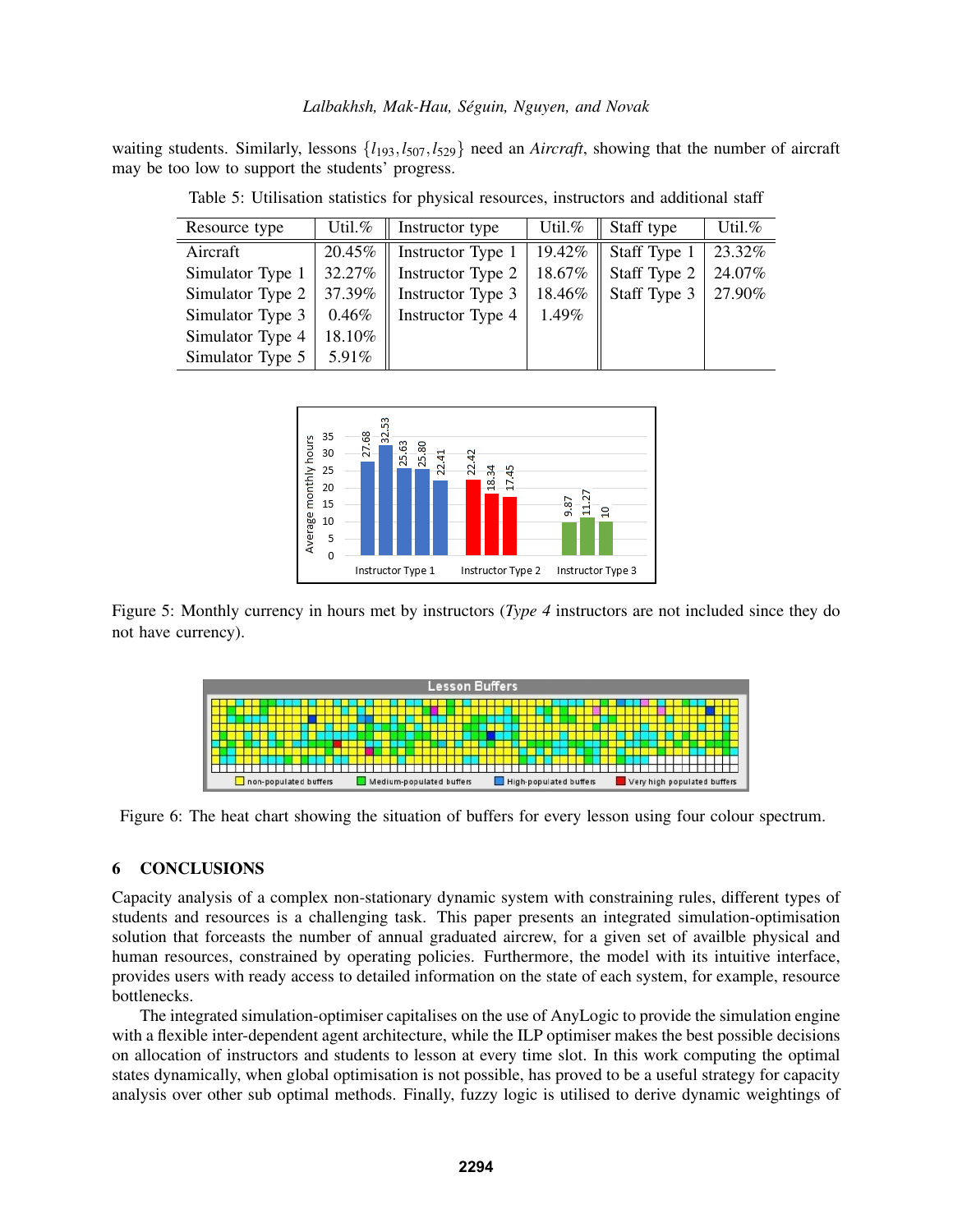student priorities, in a consistent fashion. Heat maps provide a visualistion of lesson buffers and readily available statistics on resource utilisation is displayed on the dashboard. Taken together, this system provides a robust decision making framework for Defence planners.



Figure 7: Normalised cumulative waiting hours for all buffers for the total simulation time.

### ACKNOWLEDGMENTS

The authors would like to acknowledge Professor Terry Caelli for his insightful comments and editorial feedback.

### **REFERENCES**

- Abar, S., G. K. Theodoropoulos, P. Lemarinier, and G. M. OHare. 2017. "Agent Based Modelling and Simulation Tools: A Review of The State-of-Art Software". *Computer Science Review* 24:13–33.
- Abril, M., F. Barber, L. Ingolotti, M. A. Salido, P. Tomos, and A. Lova. 2008. "An Assessment of Railway Capacity". *Transportation Research Part E: Logistics and Transportation Review* 44:774–806.
- andrei Borshchev 2013. *THe BIg BOok of SImulation MOdeling: MUltimethod MOdeling With ANylogic 6*. 1st ed. Anylogic North America.
- Barrer, J., P. Kuzminski, and W. Swedish. 2005. "Analyzing The Runway Capacity of Complex Airports". In *Aiaa 5th Atio and 16th Lighter-Than-Air Sys Tech. and Balloon Systems Conferences*, 7354–7361.
- Cingolani, P., and J. AlcalÁ-Fdez. 2013. "Jfuzzylogic: A Java Library To Design Fuzzy Logic Controllers According To The Standard For Fuzzy Control Programming". *International Journal of Computational Intelligence Systems*:61–75.
- Ignaccolo, M. 2003. "A Simulation Model For Airport Capacity and Delay Analysis". *Transportation Planning and Technology* 26:135–170.
- Lalbakhsh, P., B. Zaeri, and Y. P. Chen. 2014. "Using Dead Ants To Improve The Robustness and Adaptability of Antnet Routing Algorithm". *Journal of Network and Computer Applications* 44:196–211.
- Liang, D., D. Liu, W. Pedrycz, and P. Hu. 2013. "Triangular Fuzzy Decision-Theoretic Rough Sets". *International Journal of Approximation Reasoning* 54:1087–1106.
- Lindfeldt 2015. *Railway Capacity Analysis: Methods For Simulation and Evaluation of Timetables, Delays and Infrastructure*. Ph.D. thesis, Department of Transport Science, KTH Royal Institute of Technology, Stockholm.
- $Oz$ kan, E. D., S. Nas, and N. GÜler. 2016. "Capacity Analysis of Ro-Ro Terminals By Using Simulation Modeling Method". *The Asian Journal of Shipping and Logistics* 32:139–147.
- Roberts-Gray, C., P. M. Gingiss, and M. Boerm. 2007. "Evaluating School Capacity To Implement New Programs". *Evaluation and Program Planning* 30:247–257.
- Swidar, M., S. Szewranski, and J. K. Kazak. 2018. "Foodshed As An Example of Preliminary Research For Conducting Environmental Carrying Capacity Analysis". *Sustainability* 10:882–904.